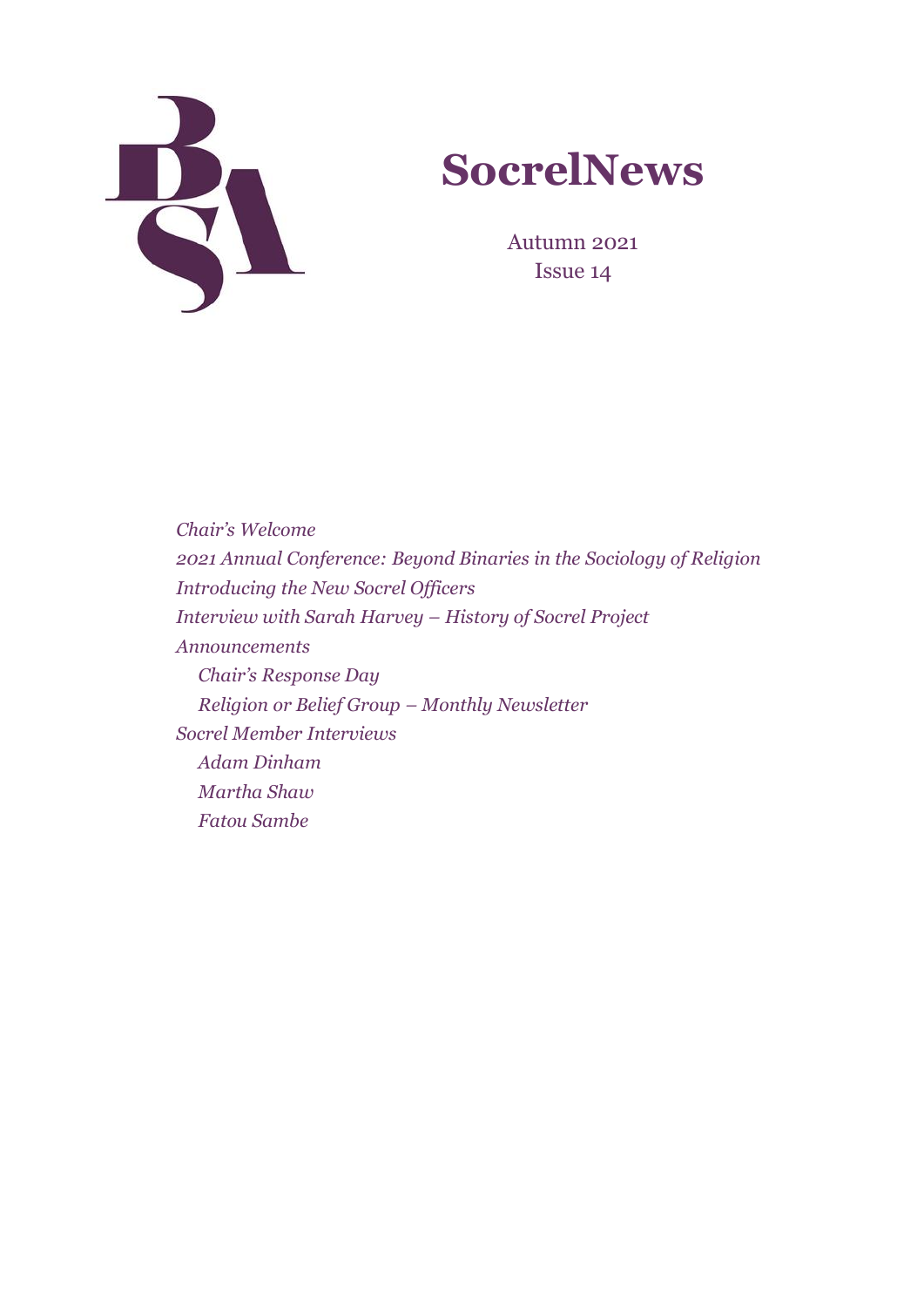# **Welcome**

Dear friends and colleagues

I was delighted to be asked to be chair of the BSA's Sociology of Religion Study Group and hope that I can serve the study group well over the next 3 years. Sophie Gilliat-Ray is a tough act to follow, and I want to thank Sophie for her service to the study group during her years as chair. She has passed on the baton with her characteristic warmth and generosity, and I'm most grateful for her support - as well as our excellent Exec Committee - in helping me get to grips with what's involved. It's a real privilege to play a part in leading this academic community and take forward its traditions of collegiality, peer support and critical scholarship. I'm excited to explore what we can achieve together.

Socrel has been my preferred academic network since I was a PhD student, and I have been coming to the group's annual conferences pretty much every year since 1999. Throughout that time, I've stayed involved because the conversations have remained fascinating, and I've made lots of good friends. I've also realised that it is at the annual Socrel conference that I am reminded why I got into this field in the first place; this is the context in which my intellectual curiosity is stimulated most and the context in which I learn most about the sociology of religion. I know I'm not alone in feeling this way; indeed, Socrel only works so well because more people feel this way. That's a precious tradition and one I want us to preserve and develop. We've a lot to celebrate.

We've also got much to look forward to, even in the strange wider circumstances in which we all find ourselves. The Covid pandemic has introduced a distinct kind of isolation and social fragmentation, one that highlights the fragile nature of human connectivity. We need, perhaps more than ever, to remember the importance of collective engagement, of supporting one another, of the fact that we achieve so much more when we work together and share the fruits of our endeavours. Covid has also triggered some interesting religious responses, from the resistance of anti-vax evangelicals to the communities across faiths who have provided havens of hope and support for the vulnerable, and the abundance of online activity that has reflected new forms of social creativity. Some excellent scholarship has already emerged on these phenomena, and I look forward to hearing of more at our Socrel events.

On the latter, I am especially looking forward to our Chair's Response Day, on 'Teaching Religion', at the University of Nottingham on 12th November. Thanks to Tim Hutchings for taking on the local organisation of that. It promises to be a great event, so do come along if you can. If not, I look forward to seeing you at some point in the not-too-distant future.

**Mathew Guest (Chair) [m.j.guest@durham.ac.uk](mailto:m.j.guest@durham.ac.uk)**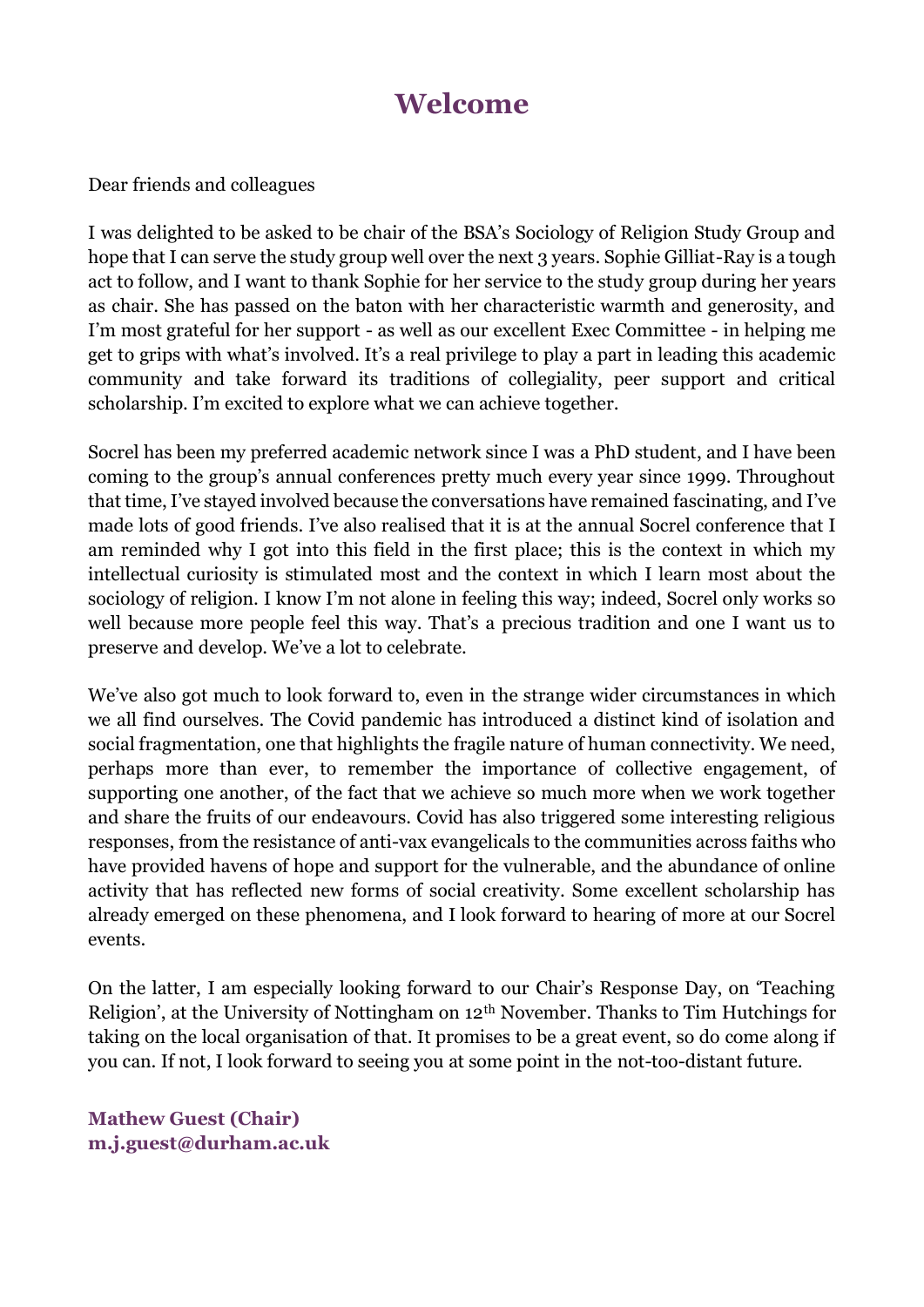# **2021 Annual Conference: Beyond Binaries in the Sociology of Religion**

Last July, Socrel held its annual conference online. While we missed seeing Socrel members face to face, and the opportunity to catch up informally with peers, the Committee was delighted to be able to arrange for the conference to take place virtually and avoid a cancellation. The theme of our conference this year was "Beyond Binaries in the Sociology of Religion", which led to thought-provoking papers, and stimulating conversations.

This conference marked the (belated)  $45<sup>th</sup>$  anniversary of our study group and provided us with the opportunity to reflect on our discipline. To mark the occasion, we hosted a panel of prominent scholars in the field of sociology of religion, who reflected on how the discipline had evolved over the last four decades, what challenges it currently faces, and the opportunities that lay ahead. The special panel was constituted of Prof. Grace Davie (University of Exeter), Prof. James Beckford (University of Warwick), Prof. Eileen Barker (LSE), Prof. Linda Woodhead (Lancaster University), and Prof. Colin Campbell (University of York), and was chaired by Prof. Sophie Gilliat-Ray (Cardiff University).

During our three-day conference, we were also joined by Dr Sarah-Jane Page (Aston University). Prof. Colin Campbell (University of York), and Dr Samuel Perry (University of Oklahoma) who delivered fantastic keynote presentations, reflecting on ways forward for the discipline of sociology of religion. Sarah-Jane demonstrated that a queer feminist framework would offer a much-needed lens to critique the taken-for-granted, unpack power relationships, and give a voice to individuals and communities who are at the margins. Colin talked about the relevance of the 'cultic milieu', reflecting on its meaning for the discipline. Samuel spoke about religious nationalist movements, and how they present our discipline with opportunities to revisit old assumptions and classifications. If you missed our conference, you can use #SocRel21 on Twitter to see photos and read comments from presenters and delegates.

We would very much like to thank Elaine Forester, Events Coordinator at the BSA, for all her efforts and guidance as we made the transition to online events. We would like to thank Socrel committee members: Sophie Gilliat-Ray, Céline Benoit, Joanna Malone, Caroline Starkey, Kim Harding, Michael Munnik, and especially Rachael Shillitoe. Finally, thank you to all delegates, keynotes, colleagues, and friends who have come to present their work and engage with the work of others! We look forward to seeing you all soon.

#### **Written by Céline Benoit.**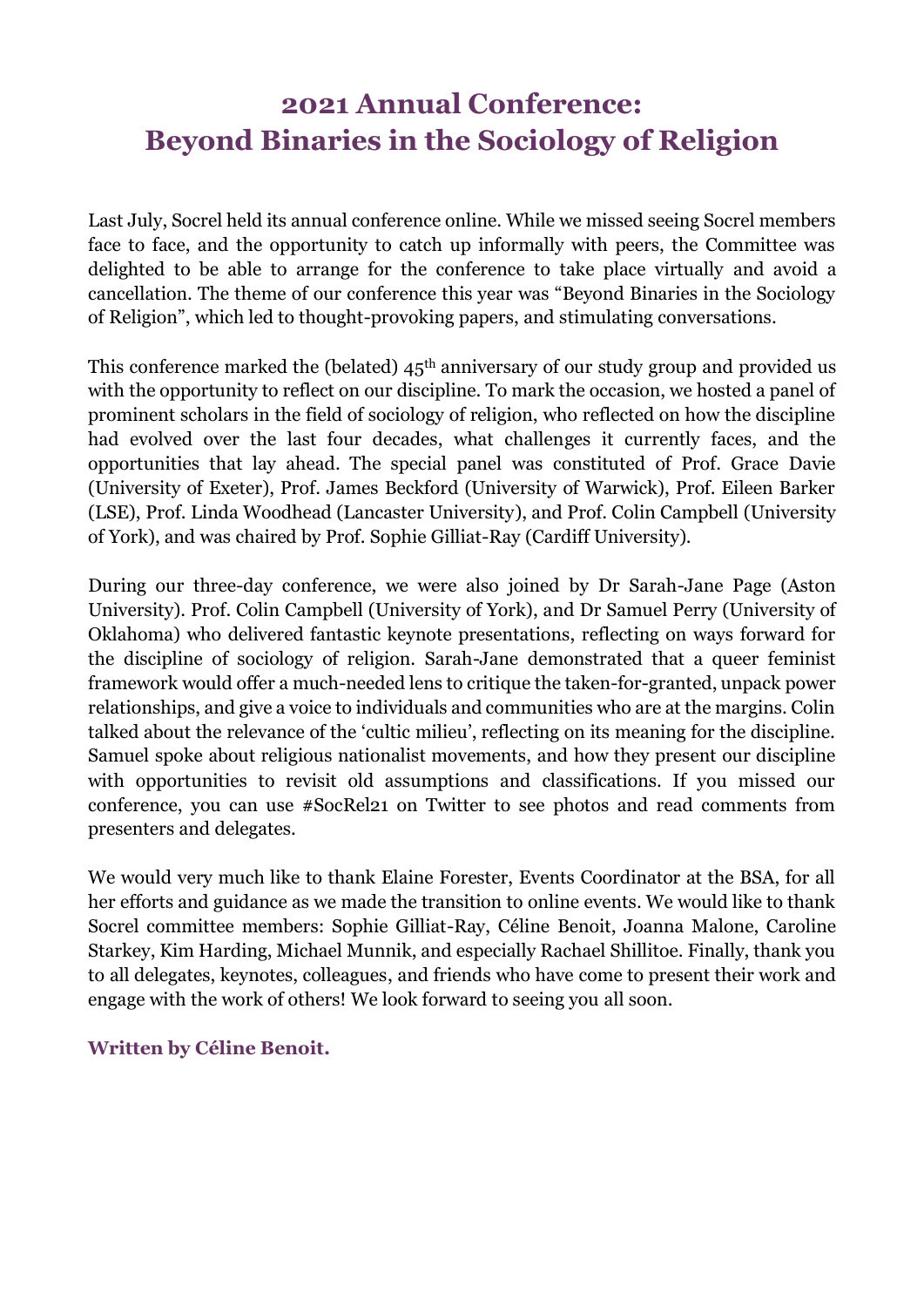# **Introducing the New Socrel Officers**'

Mathew Guest, Robert Barward-Symmons, Gillian Chu, and Isabella Kasselstrand have recently joined the Socrel committee that is also made up of returning officers Céline Benoit (Convener), Caroline Starkey (Membership), and Kim Harding (Internet Officer). Learn more about the new committee members from the short bios below.

#### **Chair: Mathew Guest**

I am excited to be taking on the role of chair of the Sociology of Religion Study Group this year and look forward to working with such an impressive community of scholars. I have been a member of Socrel since 1999 and it has been my academic community of choice ever since. I'm keen to do what I can to sustain and enhance the lively, inclusive culture that has been the hallmark of Socrel events for as long as I can remember. I'm Professor in the Sociology of Religion at Durham University, where I am Head of the Department of Theology and Religion and have held a teaching post there since 2004. After initial research on the evangelical movement in the UK and on value transmission in clergy families, I have spent the last decade researching the status of religious identities within contexts of higher education.

#### **Events Officer: Rob Barward-Symmons**

It's a pleasure to be joining the SocRel committee as Events Officer having greatly valued the role of these events and the wider community in my own development over the past few years as a PG and Early Career Researcher. I completed my PhD last year at the University of Kent, exploring Evangelical Christian youth groups as spaces of religious formation through the lens of ritual theory, and since then I have been working on a project with the University of York exploring the responses of churches to the COVID-19 pandemic and how these were experienced by those involved. We're already developing some exciting new ideas for how to develop our events in light of the past 18 months and I'm looking forward to working on these with the rest of the committee over the next few years. Do let me know if you have any specific thoughts about our events.

#### **Postgraduate and Early Career Scholar Liaison Officer: Ann Gillian Chu**

I am excited to be serving on the Socrel committee as the Post-graduate and Early Career Scholar Liaison Officer. This role involves organising a PG/ECR day at the annual conference, relaying PG/ECR concerns to the committee, among other things. I've been inducted into the field of Sociology at a young age: as a pre-teen, I had a front-row seat watching my mom complete her PhD in Sociology, with a research focus on Hong Kong female entrepreneurs. Other than my Socrel endeavours, I spend most of my time completing my PhD (Divinity) at the University of St Andrews, in the Centre for the Study of Religion and Politics. My doctoral research investigates how Hong Kong Christians conceptualise ideas like democracy and rights in light of recent resistance movements, using ethnographic methods. Having completed my undergraduate degree in the University of Edinburgh, it feels like coming full circle to be doing my PhD in Scotland. I look forward to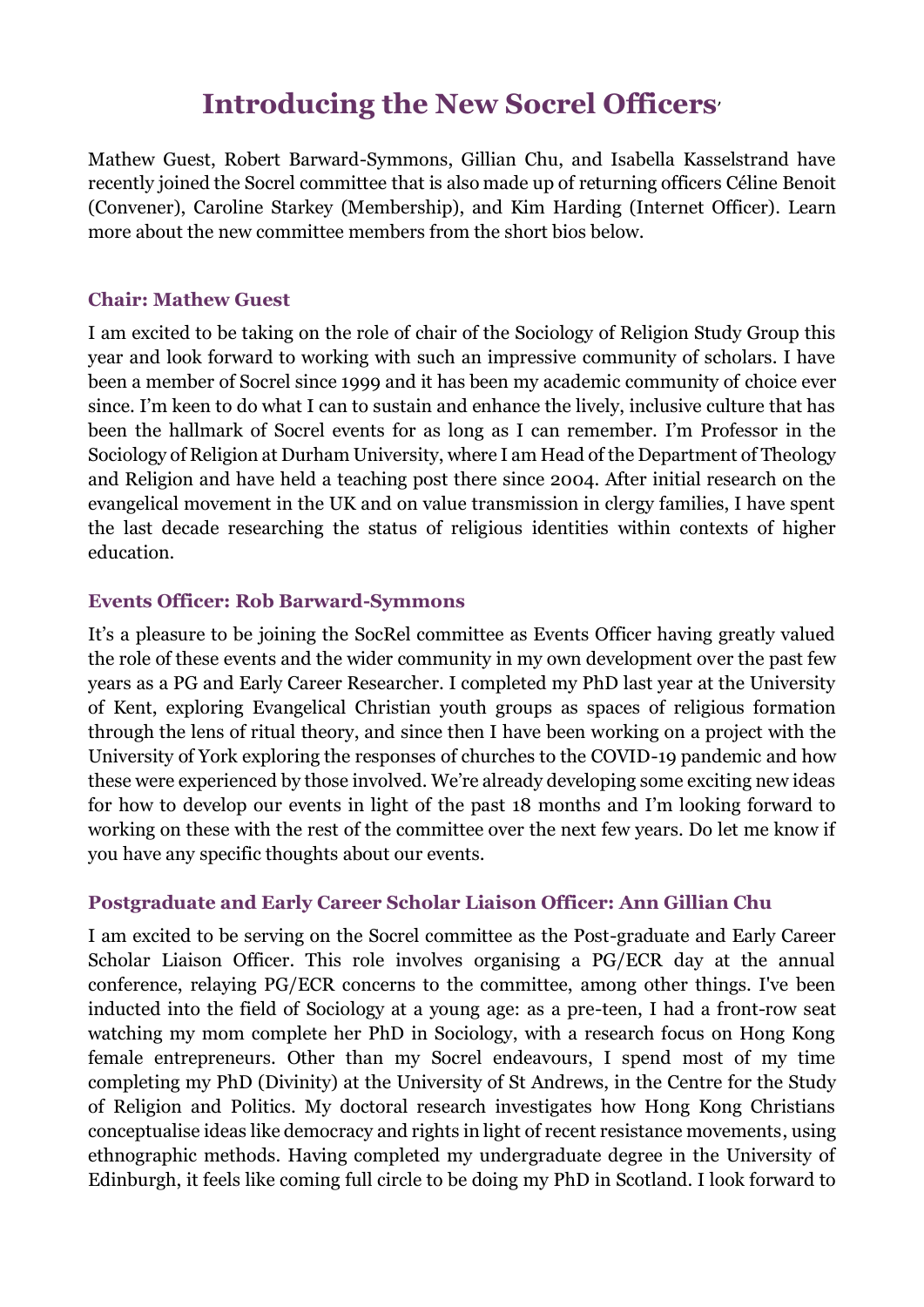meeting like-minded people, especially with fellow PG/ECR scholars, during my time serving on the Socrel committee.

#### **Publications and Communications Officer: Isabella Kasselstrand**

I am delighted to join the Socrel committee as Publications and Communications Officer, which includes the task of editing this newsletter. I recently returned to the UK for a Lecturer position in the Sociology Department at the University of Aberdeen after having spent seven years living and working in California and Colorado. I completed a PhD in Sociology at the University of Edinburgh in 2014 with a thesis on religious decline in Scotland and Sweden. Since then, I have continued to conduct quantitative and mixed methods research on secularization and secularity primarily from a cross-national and comparative perspective. In addition to my role with Socrel, I also serve as co-editor of the journal *Secularism & Nonreligion.* I am excited to be part of the community of sociologists of religion here in the UK and I look forward to making new connections during my time on the Socrel committee.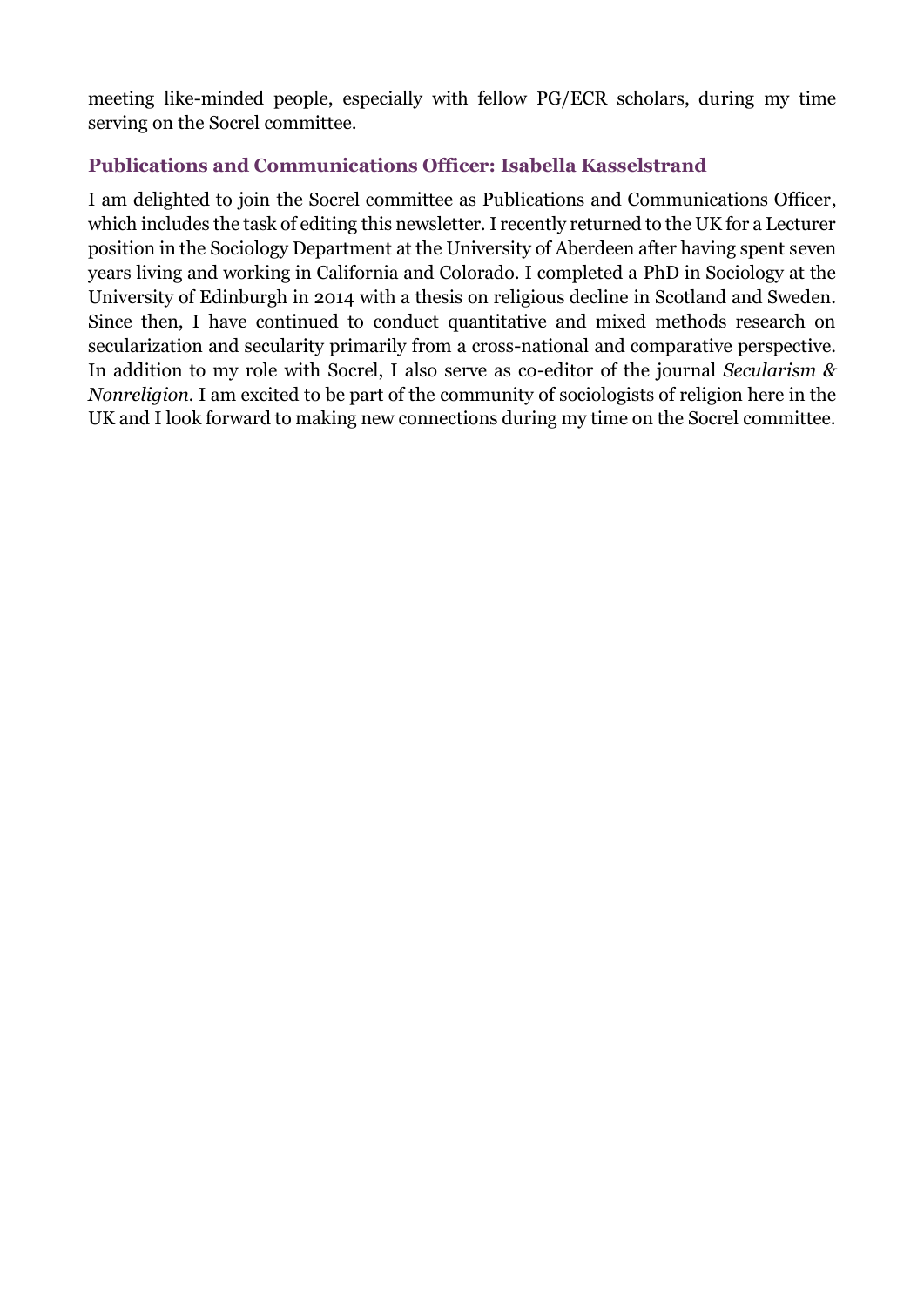# **Interview with Sarah Harvey – History of Socrel Project**

Socrel has awarded £5000 in funding to Dr Sarah Harvey for the History of Socrel project. This project involves composing a history of how Socrel and the Sociology of Religion have evolved in the UK over the past 46 years.

Dr Harvey is currently Senior Research Officer at Inform, an educational charity that focuses on minority religions. Inform is based at King's College London and was founded by Prof. Eileen Barker in 1988, when she was Chair of Socrel. She notes that Prof James Beckford, the first convener of Socrel, has also been involved with Inform, and explains that Inform "has always had connections to Socrel and to the Sociology of Religion more widely." At Inform, Dr Harvey engages in a wide range of roles "from being the first port of call to anyone making an enquiry on our telephone line or email service; to maintaining our database of over 5000 religious and non-religious movements; to managing commissioned research projects. As such, it is difficult to specialise, but over the years I have developed particular interests in themes relating to religious education and schooling, millennial movements, gender and health and healing." In other words, she has developed broad expertise and insights in the field of sociology of religion – experience that, needless to say, will be of great value in the History of Socrel project.



Dr Harvey first saw the call for proposals advertised on the Socrel mailing list and decided to apply because she thought it sounded very interesting and relevant. "I think it is a much needed project – tracing the history of the Sociology of Religion in Britain using Socrel, its events and members, as a means to explore the discipline's key moments, issues and themes of focus."

In addition to her interest in the topic, Dr Harvey also applied because she was in a strong position to carry out the project given her role with Inform and her experience and contacts in the broader field. Indeed, she has been involved in the sociology of religion for many years. After completing her undergraduate degree in Comparative Religion and Social Anthropology at the University of Manchester, she achieved a master's degree in social research Methods at the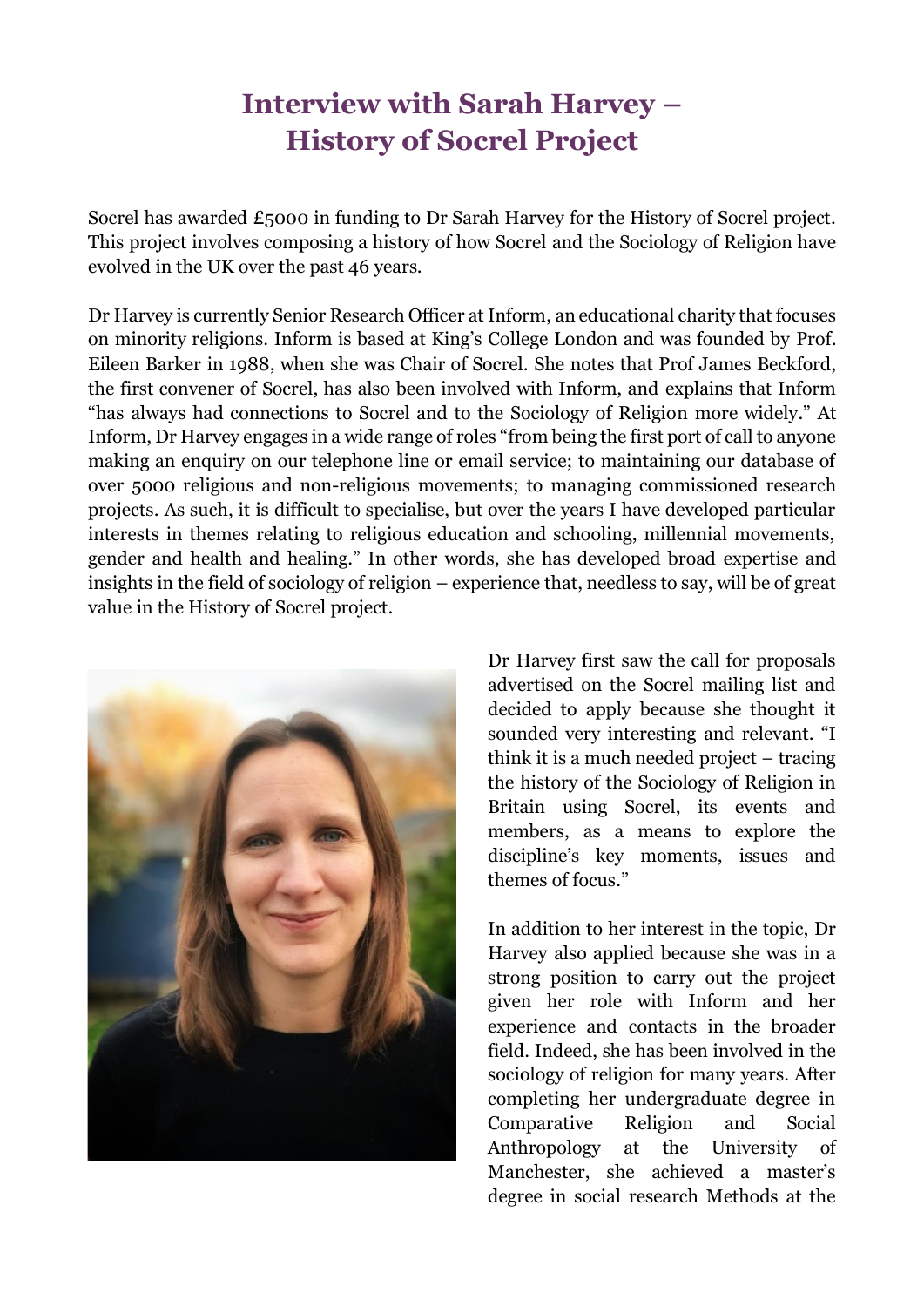London School of Economics – where she took classes taught by Prof Eileen Barker. She subsequently completed a PhD at the University of Kent under the supervision of Prof Gordon Lynch. Over the years, she has also been actively involved with Socrel. On this note, she states that "I have found Socrel a friendly and engaging community and I have had contact with many of the office holders over the years."

When asking her about her plans for the project, Sarah explains that she will begin with some archival research, which includes exploring the BSA archive in Durham and going through newsletters, past events, and online materials. She will also make use of Sociology of Religion textbooks and course materials throughout the decades to "map key areas of interest and how they have changed over time." On this matter, she states that "if anyone has recommendations of textbooks to look at, or can share past course material, I'd love to hear from you" [\(sarah.harvey@kcl.ac.uk\).](mailto:sarah.harvey@kcl.ac.uk)) Finally, she plans to interview around 20 Sociology of Religion colleagues, including both members and non-members of Socrel to gain a better understanding of their involvement in Socrel and in the broader research field. With the aim to trace research areas, themes, and key events over the years, Dr Harvey hopes to create a short film and a journal article about the project. She will also present her results at a future Socrel conference.

The Socrel committee looks forward to seeing this project unfold. Good luck, Sarah!

**Written by Isabella Kasselstrand.**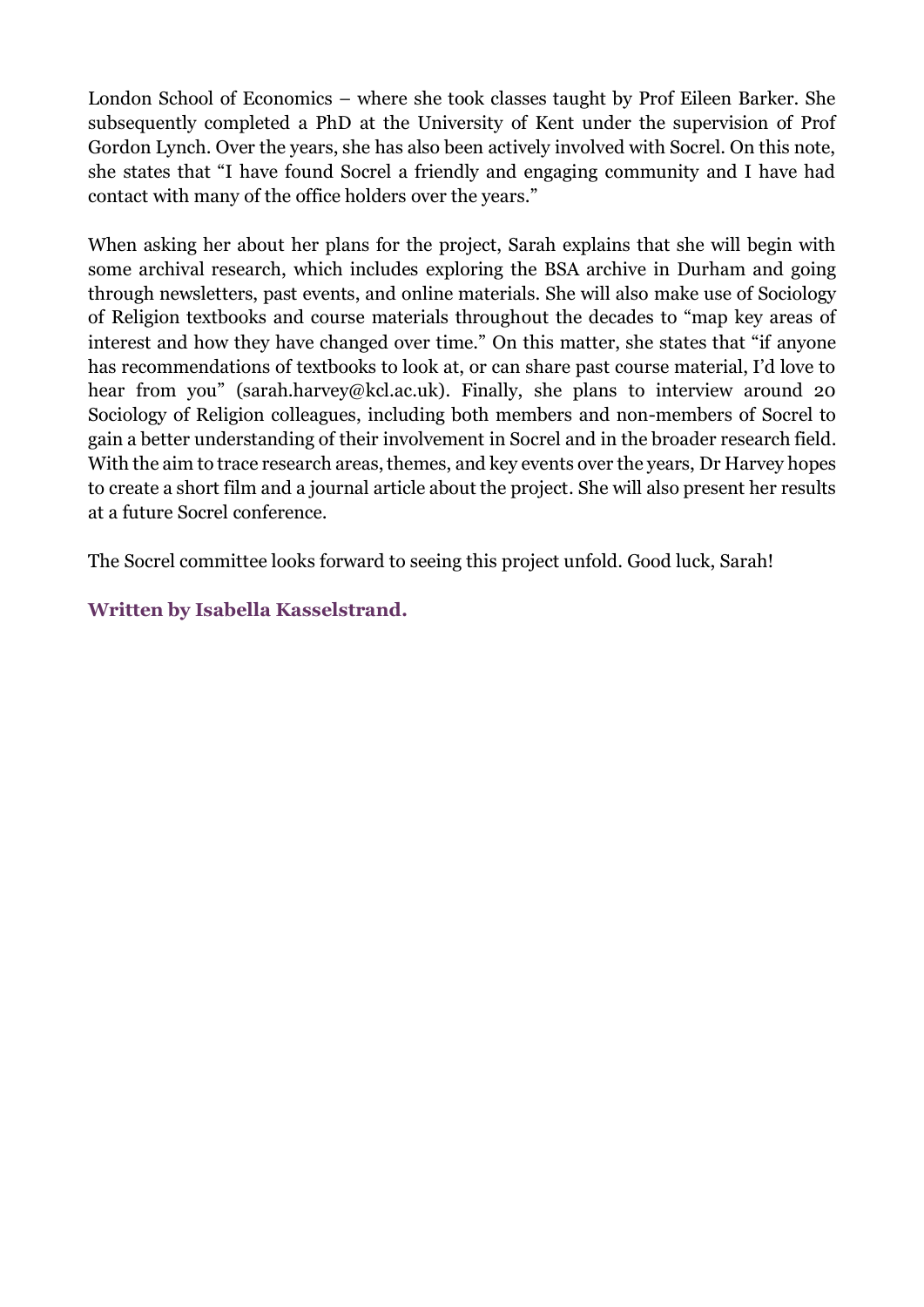### **Announcements**

#### **Chair's Response Day**

On November 12, SocRel will be hosting our annual Chair's Response Day, this year exploring the theme of "Teaching Religion" at the University of Nottingham. Along with a keynote workshop from Dr Dawn Llewellyn inspired by the work of bell hooks, sharing good practice around building learning communities in the study of religion, the event will explore ideas, experiences, and critiques of the teaching of religion in the UK today. We will be welcoming papers from both sociologists of religion and those involved in teaching Religious Education themselves, whether at Primary, Secondary, or Tertiary levels, offering invaluable opportunities for discussion across the different spaces of expertise. The event will conclude with an online panel discussion, with further involvement from academics and teachers exploring the topic of teaching religion and worldviews. *Registration closes on November 5*. More information can be found **[here](https://eur03.safelinks.protection.outlook.com/?url=https%3A%2F%2Fwww.britsoc.co.uk%2Fevents%2Fkey-bsa-events%2Fbsa-socrel-study-group-response-day-november-2021%2F&data=04%7C01%7Cisabella.kasselstrand%40abdn.ac.uk%7Caefa9e77c8824c5d78a308d98744ee1d%7C8c2b19ad5f9c49d490773ec3cfc52b3f%7C0%7C0%7C637689552388585721%7CUnknown%7CTWFpbGZsb3d8eyJWIjoiMC4wLjAwMDAiLCJQIjoiV2luMzIiLCJBTiI6Ik1haWwiLCJXVCI6Mn0%3D%7C1000&sdata=g%2BDjuGMcrPArZsoRsuzYpdDwQxBEBLOlLIGIllZ7jYA%3D&reserved=0)**.

#### **Religion or Belief Group – Monthly Newsletter**

As some of you will know, Dave Perfect, the former policy and research lead for religion or belief at the Equality and Human Rights Commission, established the Religion or Belief Group at the end of 2020. It now has more than 500 members. Members are sent monthly newsletters which cover forthcoming events and recent or forthcoming publications relating to religion or belief, equality, and human rights issues. If you would like to join the Group to receive future newsletters, please contact Dave at [david.m.perfect@btinternet.com.](mailto:david.m.perfect@btinternet.com)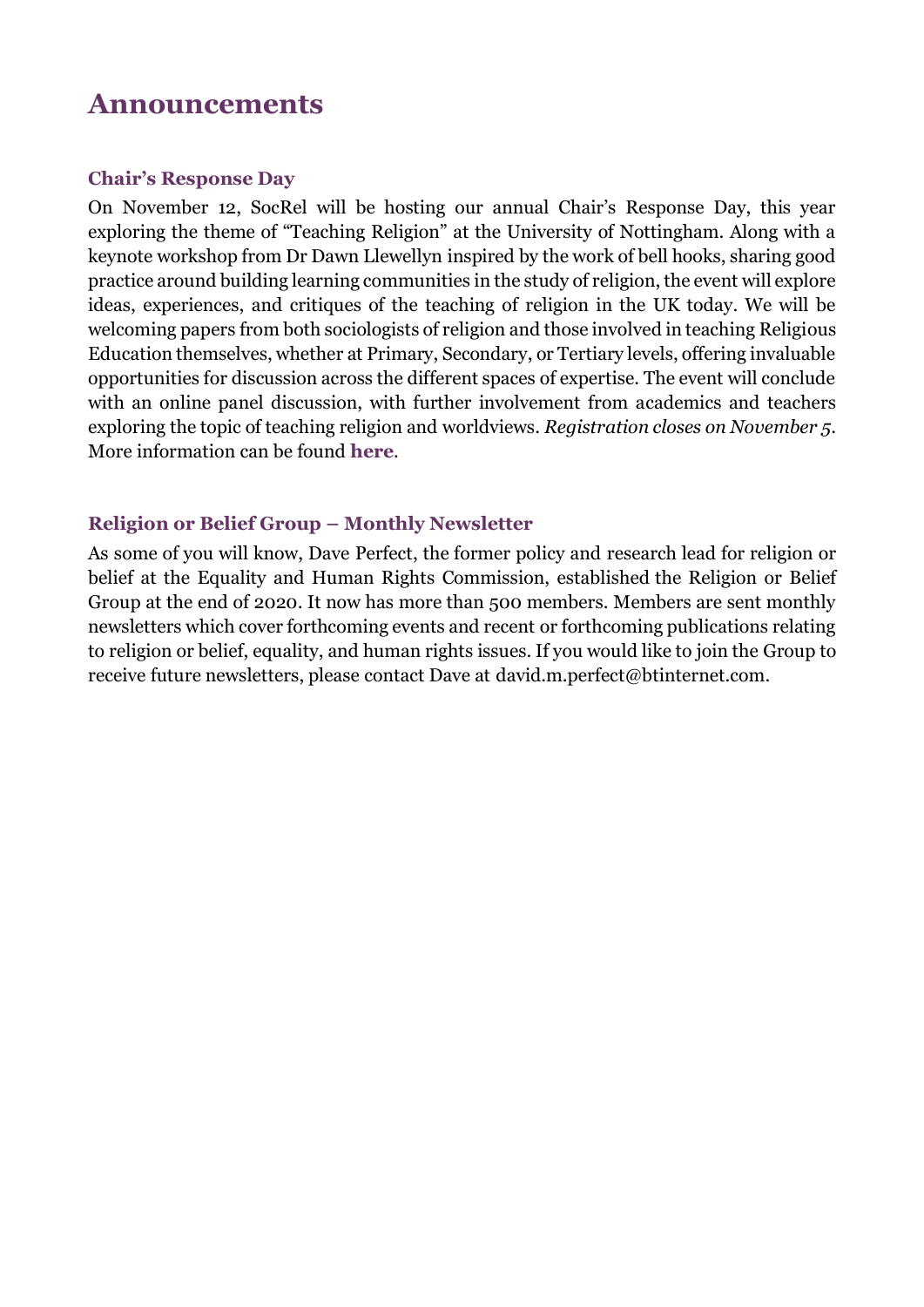### **Socrel Member Interviews**

*Adam Dinham Professor of Faith & Public Policy Co-Head of Department Goldsmith's University of London*

**You recently published your book** *Religion and Belief Literacy: Reconnecting a Chain of Learning***. What is it about and what do you see as the book's main takeaways for sociologists of religion?** 



The book really pulls together my academic journey so far, which I think of in three phases. In the first, I wanted to open up the connections between religion/belief and public policy at a time when policymakers were suddenly paying so much attention to them. I kept coming up against a sort of anxious desire to get it right on religion and belief, alongside a serious lack of ability among policymakers to talk about them. So, I realised I needed to switch to a second phase – which I think of as a sideways step in many ways – designed to address this. This is when the idea of 'religious literacy' became central for me. I wanted to work out an approach through which policymakers could recover some sort of ability to talk about religion and belief, whatever their own particular stance. In the new book, 'religious literacy' has evolved into 'religion and belief literacy', to more visibly include the whole range of religions, beliefs, worldviews, and values, including non-religious perspectives. After about five years working on this idea, more recently I've turned back to what I see as the bread and butter of exploring connections between religion/belief and public policy, with the goal of influencing better policy. As presented in the book, I've done detailed documentary and policy analyses of the treatments of religion and belief in primary and secondary schools, universities and the health and social care professions, examined through the lens of religion and belief literacy. The main finding is that each treats religion and belief with inner inconsistency, let alone consistency between the spheres, and that it's no wonder therefore that publics and professions are confused. I suggest a way of lining up treatments such that the differences and debates can remain but are recognised, acknowledged, and signposted.

#### **In your research, you emphasise that religion and belief literacy is deeply connected to social justice work. Could you tell us a bit more about this?**

Well, I think religion and belief are disadvantaged in three ways which, for me, makes this a social justice issue. First is the general way in which secular thinking infuses the public sphere, especially, oddly, among elites and leaderships. These are all too often still the white, straight men whose own intellectual formation was taking place in universities in the 70s, and 80s when religion and belief were widely regarded as irrelevant things of the past. That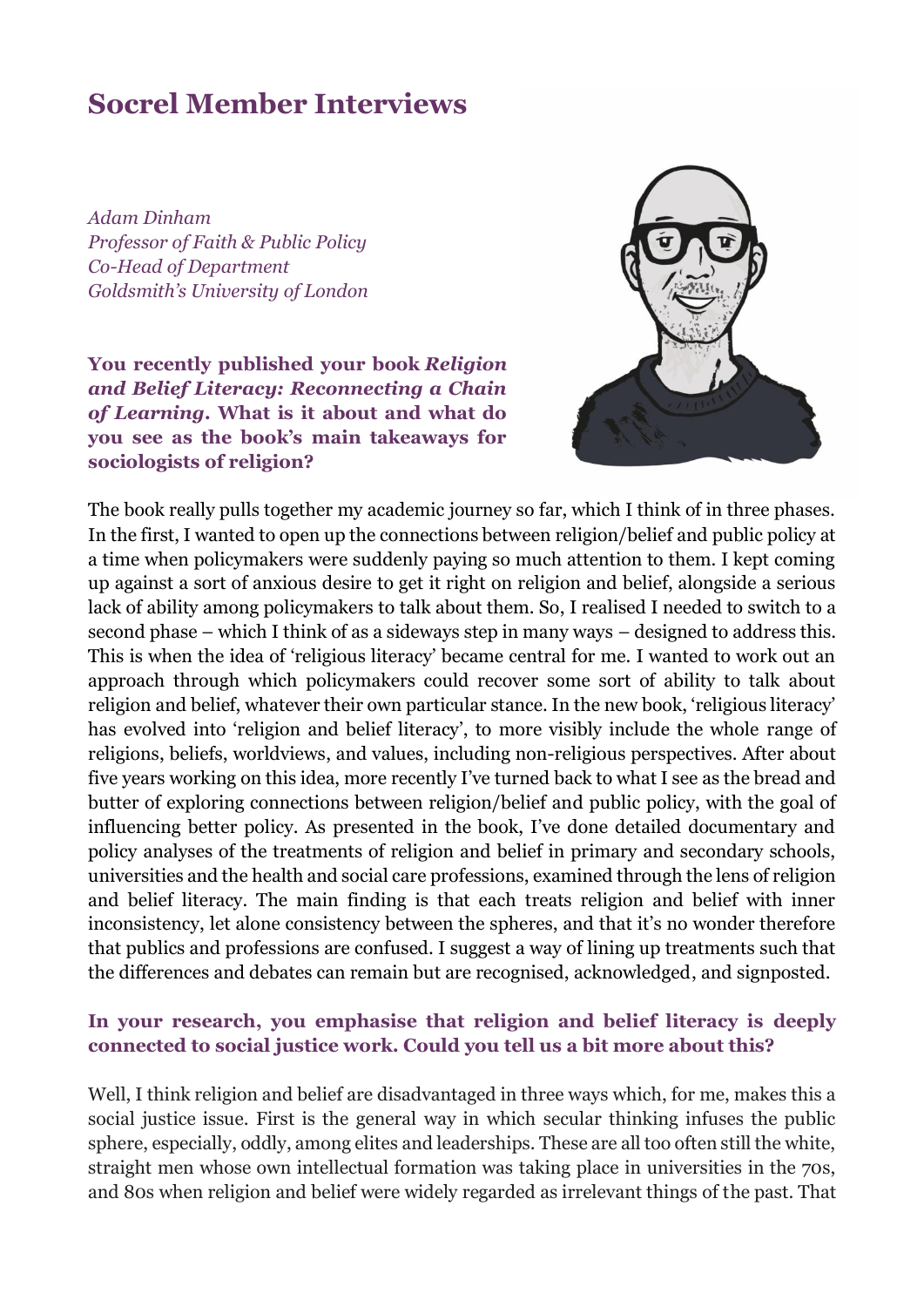makes it difficult for any kind of religion or belief identity in public spaces, even though critiques from the sociology of religion and elsewhere were painting a complex picture of secularity, continuing traditional religion, new forms, and growing numbers of no-religion. I feel this played out – and still does – in how religion and belief minorities experience services and workplaces of all kinds, and especially in health and social care. Then second, within that, the religions and beliefs which are newer to Britain and Europe find themselves minoritized in ways which intersect with other minoritized identities, especially ethnicity and class. I think this got even worse when 9/11 happened and a so-called 'race problem' quickly became seen as a faith problem. The huge majority of law-abiding, kind and decent Muslims were smeared with ideas of radical extremism, resulting in discrimination and sometimes violence against *them*. And third, the range of views and values out there is all too often transposed as a culture war so that religious beliefs about same sex marriage can only *fight* with liberal ideas about homophobia and human rights (among many other tensions). As a man married to a Muslim man, with our mixed ethnicity, mixed religion children, I feel these battles sometimes very painfully, and my personal experience translates into an intellectual effort to find better ways to have the conversation with more light and love than heat and hate.

#### **You approach research from an applied and multidisciplinary perspective. What are the greatest opportunities and challenges in doing so?**

When I was working at Anglia Ruskin University, somebody from Brunel, where I'd also worked, said to me on the station platform after a conference, 'I think anybody at a post-92 university is a failure, don't you?' That captures for me the many ways in which I'm so over academic hierarchy, disciplinary protectionism, and snobbish notions of good and best universities. For me, it's a wonderful miracle that universities exist at all and that places like Anglia Ruskin and Cambridge can exist and make such different offers in the very same city. The Settlement Movement in the 20<sup>th</sup> and the Arts and Crafts movement in the 19<sup>th</sup> century echo strong for me in their view of universities as places of liberation, empowerment, and creativity. In my own institution, Goldsmiths, we were founded in 1891 as 'unsectarian, undenominational, serving the working-artisanal poor of London with technical skills for good jobs alongside community activism and creative arts because work alone is not enough: man [sic] must take responsibility for the community around him and revel in the beauty of art'. I don't think these working poor, and their contemporary equivalents, care much about disciplines or stand-alone theory, useful though they have been, and are. For me they exist to *serve* the adventure that is learning, not to boundary it. My professional perspectives keep my feet on the ground of what it feels like to offer services to people and to respond to a highly regulated policy environment. My academic perspectives enable connections between thoughts about politics, society and meaning which enrich each other. Altogether I feel the combination enables me to freight ideas about religion and belief, through a policy milieu which knows it needs it, but struggles, into professional practices. It's hard to work like that and I often find myself in peer review being not quite enough of any one discipline to satisfy everyone. But when it works, the rewards outweigh the challenges, and I feel really proud of my interdisciplinarity which I deeply feel, and believe in.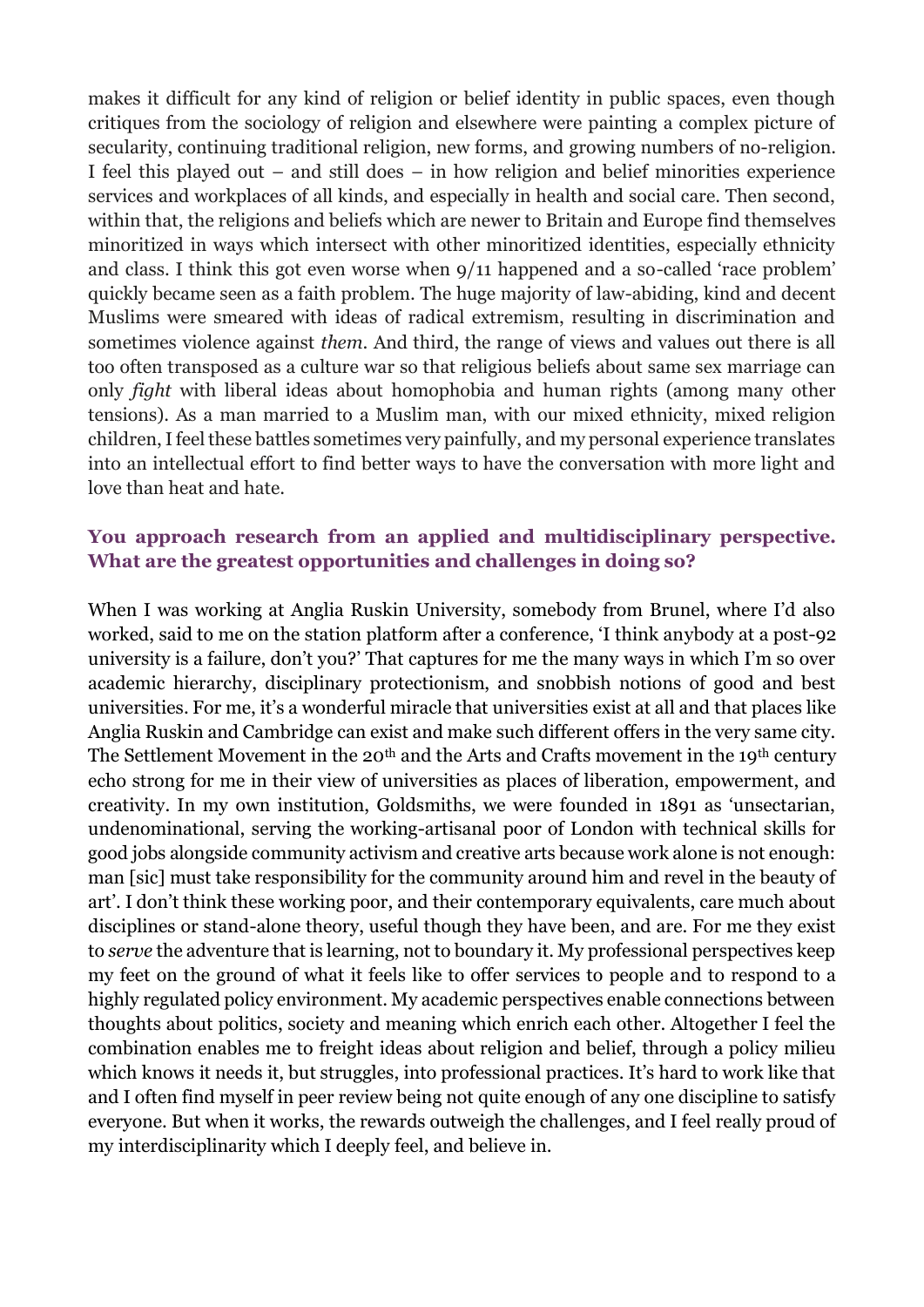

*Martha Shaw Associate Professor in Education, London South Bank University*

**Your research focuses on the teaching of religion and worldviews in schools. What is the meaning and significance of the term 'worldviews?'**

Much like the concept of 'religion', that of 'worldviews' is contested and means different things to different people. To me it means ways of being in the world, including the beliefs, values, and practices that make up our day-today lives. I am aware that this is very broad but when thinking about worldviews education, we are talking about understanding people in the world, what is important to them, what

motivates them and what challenges them and how they relate to others. To give the concept more shape, I think it is helpful to think of it as encompassing religious and non-religious, personal, and organised ways in which people conceive of and express their relationship to the world. Given the word itself, there is a tendency to reduce worldviews to 'ways of understanding or seeing' the world. I think this is limiting not only because there is much more of interest than peoples' perspectives on the world but also because a worldview is not necessarily lived as a coherent set of ideas, neither does practice always correlate neatly with belief.

I think the term 'worldview', whilst perhaps imperfect, represents an important shift in education in this area. At a school level, the way in which a 'worldviews approach' is being interpreted has potential for education that gets a lot closer to the contemporary reality of lived worldviews. The term certainly has more scope for including the dynamic, fluid, and 'messy' nature of worldviews as both tradition and identity. As the 'worldviews approach' is gaining ground in RE, it is tied to pedagogical approaches rooted in philosophical hermeneutics. This foregrounds the interpretability of worldviews and I think this is really significant in terms of students' understanding and in its potential to contribute to wider educational concerns around the representation of knowledge.

**In 2015 you published a report (with Prof Adam Dinham) entitled 'RE for REal' in which you highlighted the fact that Religious Education in schools is often disconnected from the 'real religious landscape' of the country. Would you say that this is still the case today, and if so, what are your main recommendations going forward?**

The REforReal research came at a time when research in the sociology of religion was growing substantially, building on the ESRC/AHRC Religion in Society Research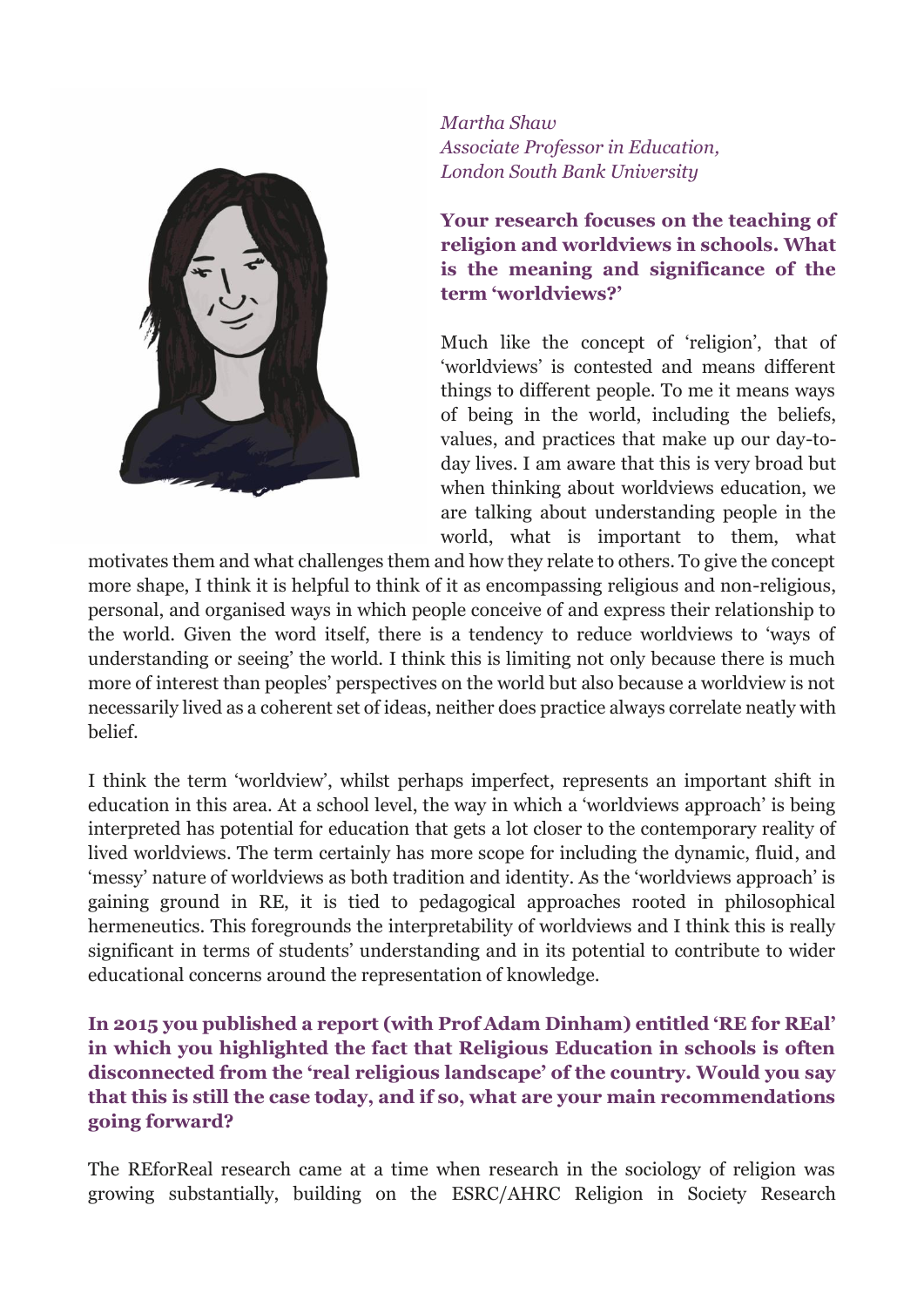Programme. It was clear to us at that time that most teaching in schools didn't get to grips with the 'real religious landscape' as we called it. Most RE focused on the 'big six' religions and on beliefs and practices, presented as linked to static traditions. I think things have changed a bit since then. There is certainly more awareness of the critique around the world religions approach. RE is fortunate to have a very strong and vibrant subject community and organisations like Culham St Gabriels, AULRE and NATRE ensure that RE develops and responds to contemporary challenges and debates. But how this translates to every RE classroom across the country is another question. This is why Adam and I recommended a statutory national framework for education in this area. The National Entitlement proposed by the Commission on RE goes some way towards this. A key issue is that, as a school subject, RE is part of the broader education of the child and debates around its role have been rife forever. With that in mind, the way forward is about more than content. Pedagogy is as important. We need to think about what we want RE to do for young people and how that can be achieved. This is what I have been grappling with in my work on worldview literacy. Rather than a set of knowledge, skills and attitudes vis-a-vis religious diversity that can be taught, I see worldview literacy as a process of praxis, which should engage young people in reflexive encounter with difference. As such this has as much to do with citizenship education as RE and is as much about process as content. Such a process should develop students' epistemic and personal awareness in relation to their engagement with worldviews. This means starting with concepts like 'religion', 'worldview' etc and including an explicit deconstruction of the representations that dominate in society and in education. I think such an approach is necessary if we are to avoid education that is disconnected from the 'real religious (or worldview) landscape.'

#### **Could you tell us more about your current project that explores how RE can be re-imagined in schools? Did you come across anything surprising or unexpected while working with the five different schools for this project?**

This project set out to explore how schools were engaging with the recommendations of the CoRE report in terms of the proposed National Entitlement and to show case examples of RE that spoke to the new direction for RE articulated therein. This resulted in five case studies that are available **[online](https://www.gold.ac.uk/faithsunit/current-projects/reforreal/case-studies)** as PDFs and short videos. What we found was further evidence of an appetite for reform and for the study of worldviews as *lived*. A key focus amongst all the schools was the interpretability of worldviews and the importance of understanding how worldviews are experienced by their adherents on a day-to-day basis. This is nothing new to many in the RE world and subject pioneers have been promoting such a focus for years, but to some teachers, many of whom are not RE specialists, the standard approach of teaching 'facts' about the 'main world religions' prevails. Something else that the project demonstrated is the importance of teacher-research partnerships. For the teachers involved, sustained involvement with the project and subject networks was a key factor in bringing their vision for change to fruition, as well as providing a valuable space for reflexive action. There is, I think, a much stronger link between research/academia and teaching these days and as RE rethinks itself, its relationship to the sociology of religion and religious studies are vitally important if it is to stay relevant. This of course depends on opportunities for such partnerships.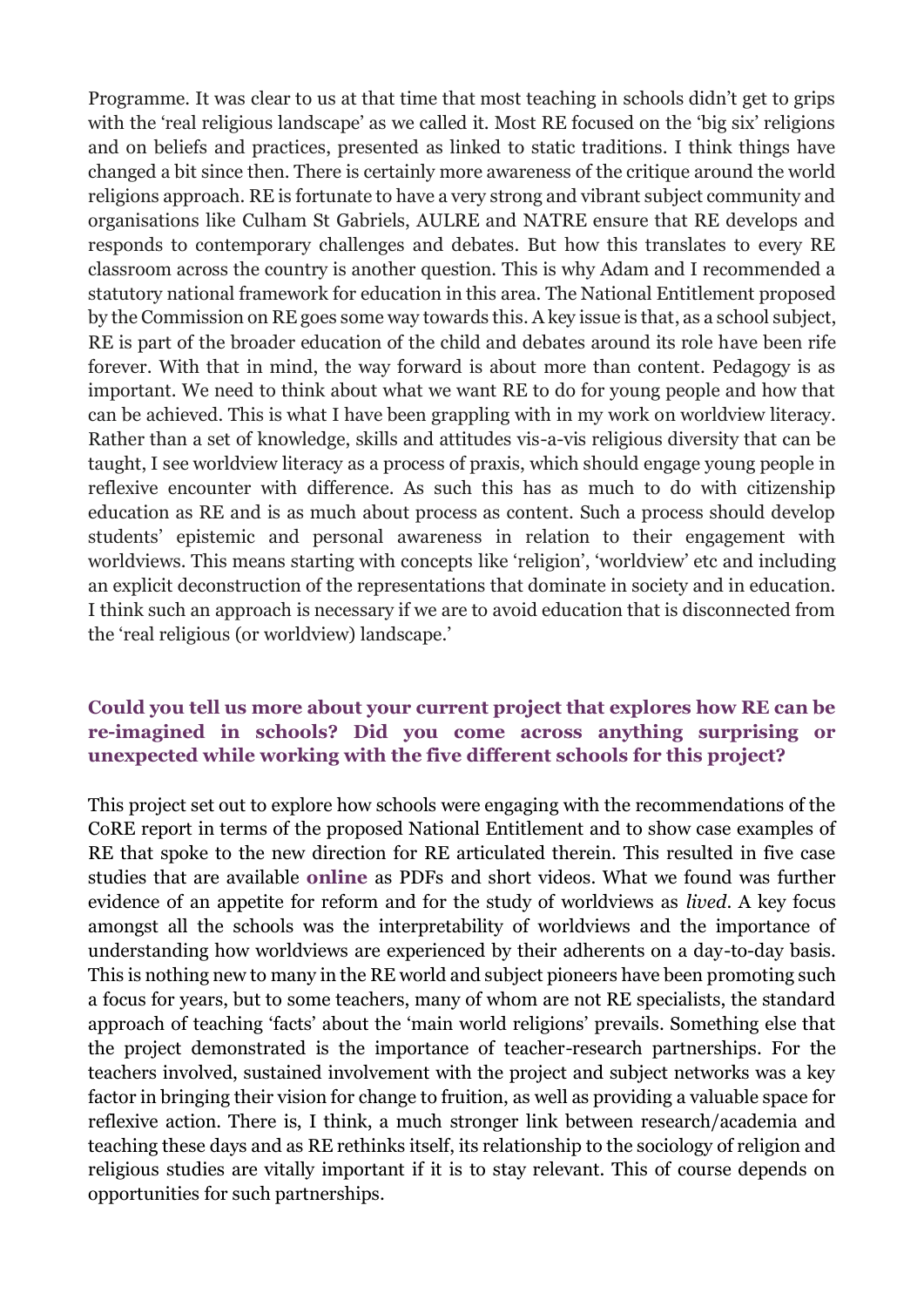*Fatou Sambe PhD researcher Cardiff University*

#### **What is the focus of your PhD?**

My PhD project is exploring the long-term experiences of converts to Islam, specifically converts who have children. At the same time, I am interested in including the perspectives of the next generation, the (adult) children of converts. Whilst there has been quite a lot of research on 'Conversion to Islam', particularly about conversion stories, motives, gender and identity issues, there has been minimal research on long-term processes or the experiences of convert children.



And there are so many interesting questions to consider. For example: How do Muslim converts raise their children (religiously)? Do they want to raise their children in the Islamic faith? What challenges come up with navigating different communities and extended families? When does a new Muslim or convert stop being a convert or 'new' to the faith? How do parents navigate their conversion if their child was old enough to witness it? How do those children experience their parents' conversion? How do children of converts navigate their extended families and often mixed backgrounds? Do children of converts experience some of the same challenges as their parents (as highlighted in the literature)?

It was also very important for me to include the experiences of Black participants. With a few exceptions, there has not been a lot of research about the experiences of Black Muslims, especially in the UK context. We know that race (and racism) is relevant in British Muslim studies, so it's surprising we have not considered it much in the topic of conversion to Islam. Whilst whiteness and conversion to Islam have been interrogated, we have not asked what it means to be a Black Muslim convert, or what it means to be Black and have (a) convert parent(s). It is crucial to include Black and non-white perspectives and narratives in research about Muslims (and conversion), considering that Muslim communities in Britain are ethnically diverse.

#### **What led you to this topic?**

My undergraduate thesis was about the experiences and challenges of Muslim convert women in Scotland and Germany. During those interviews, where the focus was more on the conversion narratives, I noticed that some of the women mentioned the challenges that came with raising their children as convert women. So, it was always in the back of my mind, that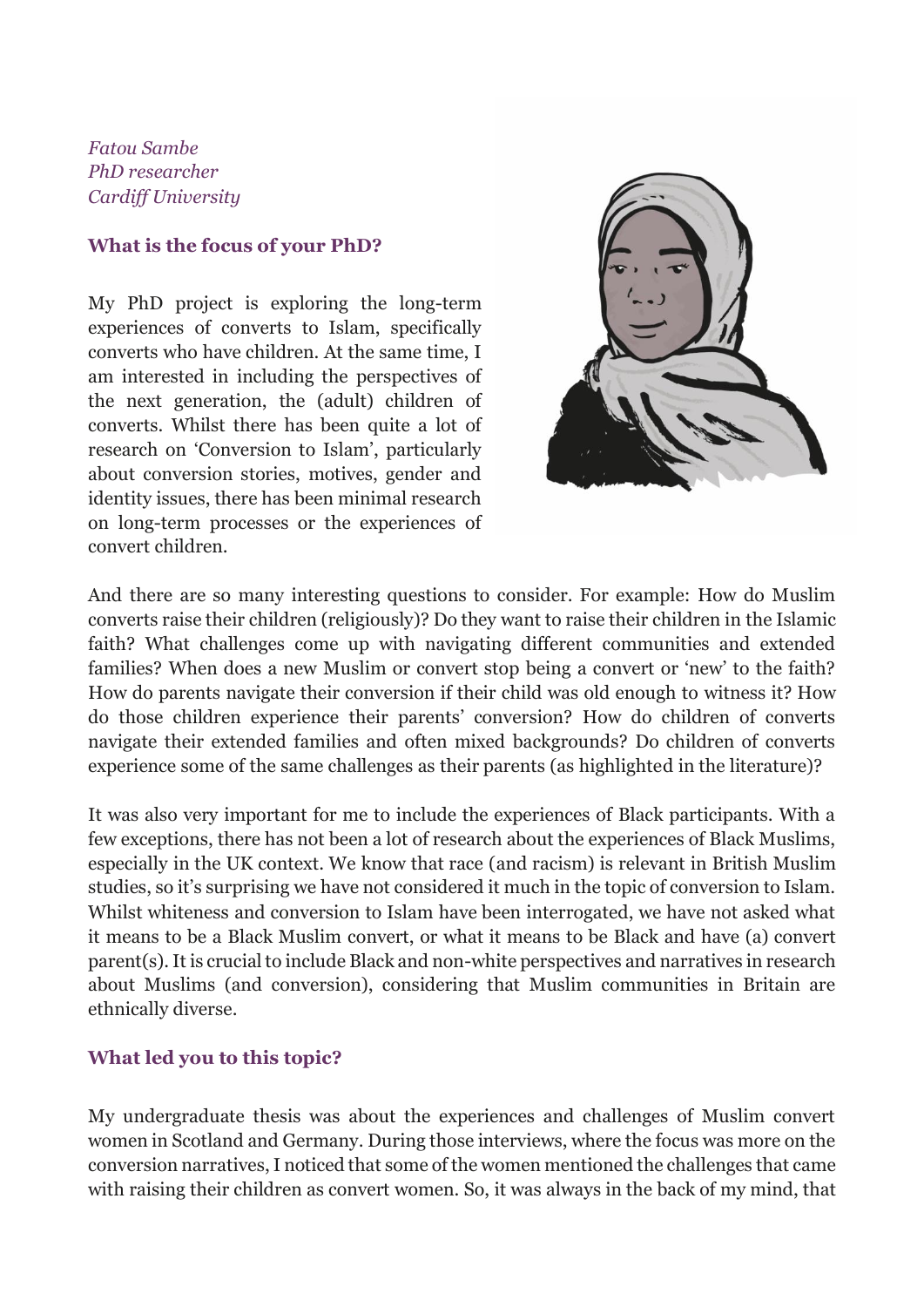if the right opportunity came along, I would do an extended research project on the topic of post-conversion experiences. Having done a small project on children of converts during my master's at Leeds University, it seemed ideal to combine these two topics to research Muslim convert families in Britain for my PhD. Additionally, I am also the child of a convert mother, so I'm personally invested and interested in this topic.

#### **What was your experience of navigating the PhD data collection process during the pandemic?**

The pandemic started right at the beginning of my fieldwork. I managed to conduct two inperson interviews and then found out that we would be stuck in our homes for the foreseeable future. Therefore, my fieldwork plan and methodological approach required some rethinking and rewriting. I continued my interviews online via Zoom, which had many benefits, such as reaching those with a hectic and busy life and work schedule, saving on travel costs, as well as greater flexibility for both me and the participants.

Unfortunately, collecting data during the pandemic also meant that I had to drop one of my research questions, as I could no longer conduct any ethnographic fieldwork at convert support group events. I was interested in exploring convert support groups and the role they play in supporting and providing a space for converts and convert families. I think the ethnography would have helped to contextualise my findings and complemented the interview data. This might be something I will explore further in the future.

However, I have still managed to collect a significant and rich amount of data. I have conducted 46 in-depth interviews with 50 participants with diverse backgrounds from all over the UK. Many of my participants have expressed a lot of enthusiasm for my PhD topic and were keen to tell their stories, which was very encouraging and motivating. I look forward to the next step and getting into the nitty gritty of coding and analysing the interview data.